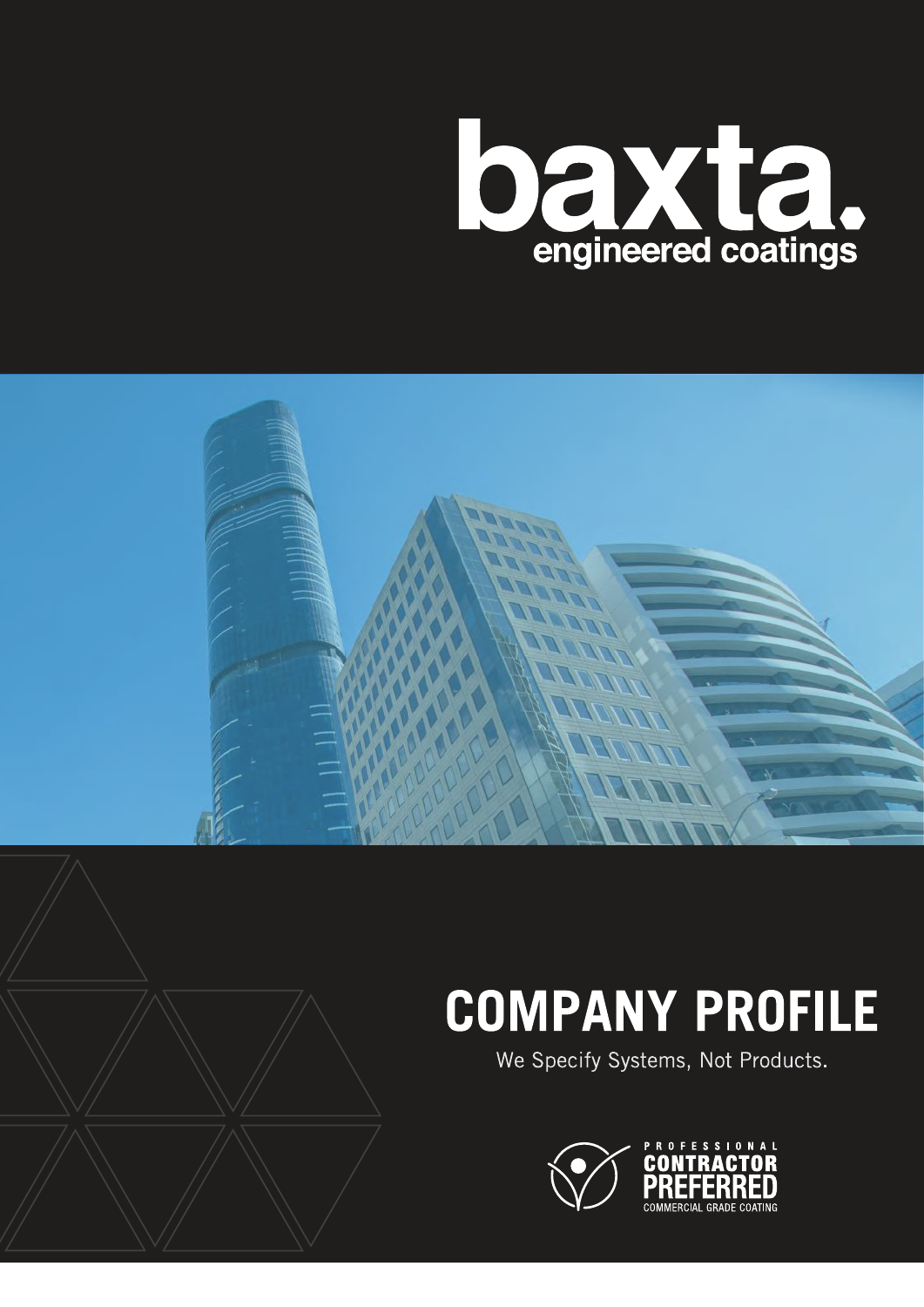# Why Baxta?

Baxta is a third-party manufacturer and specialist systems consultancy for paints, textures and renders, specialising in major construction projects.

Baxta works with architects, builders and painting contractors who provide the best systems, products and advice to ensure that both interior and exterior building finishes are correctly matched to the different substrates used throughout the project.

We do this by combining our range of top-quality products with our unique knowledge of and expertise in paints, renders and textures, and how and in which order they should be applied to the many varieties of materials used in the building industry.

Clients who work with Baxta enjoy peace of mind in knowing that the substrates on their project have been coated with the correct systems using products that meet Australian standards, giving the new building excellent durability and reducing ongoing maintenance costs.







### Systems knowledge

Expert advice on the correct application system and sequence for every kind of building substrate.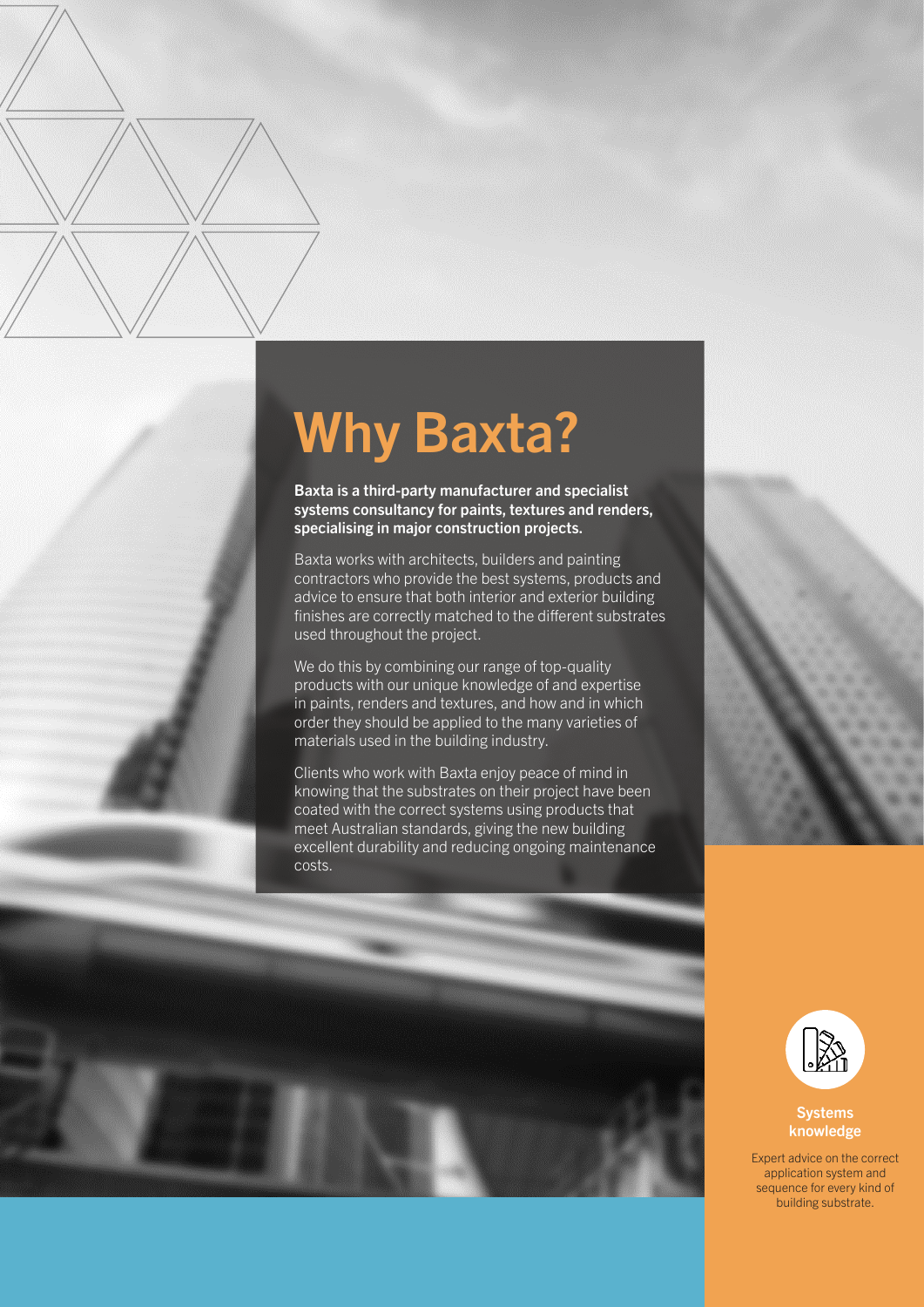

# Rapid rise to leading tier one supplier

In the past four years, Baxta has become a leading supplier into the commercial tier one marketplace, particularly in Queensland. We have completed more than 100 tier one and tier two construction projects, including high-rise towers from 20 to 98 stories, hospitals, shopping centres, retirement villages and entertainment precincts.

Whilst most projects have been around our Queensland base, we are now supplying the Melbourne CBD market. We plan to enter the Sydney CBD and surrounds and major regional centres along the east coast in the near future.

# A leader with outstanding experience

Baxta is headed by General Manager Bob Matthews, who has an extensive 30 year history in the coatings industry, across a variety of leadership positions within top Australian paint and render manufacturers in several markets (including trade, retail, marine, protective coatings, metal coatings, timber and new technologies such as UV cured coatings).

Under Bob's leadership, Baxta operates with commitments to:

- **Environmental protection.** Strict guidelines for product review and assessment aim to ensure we always comply with the highest environmental standards.
- **Excellent customer service**. We strive to exceed client expectations in everything that we do.
- **Duty of care.** We have a duty of care to our clients and their customers in carrying out our work to the highest standards. Close enough is never good enough.
- **Innovation**. We stay up-to-date with technology and product developments in our field so that we can always provide the best solutions and systems for each project's substrate coatings.

# **66** We specify systems - not products.

# A unique product and service package

When you use Baxta products, you can be assured they are top quality, certified by the Australian Paint Approval Scheme (APAS), tested in a National Association of Testing Authorities, Australia (NATA) accredited laboratory, and meet Australian standards. We also bring a unique package of value-add services to each project at no extra cost.



### Pre-application Pre-application **Specification** Specifications Periodic inspections 10 or 15 year<br>inspection report systems warrant

We inspect the whole project and document possible problems, difficult substrates and potential colour issues.



We provide product, application and system specifications for all interior and exterior surfaces.



During the coatings phase we carry out inspections to ensure correct film build, number of coats, use of expansion joints and colour compatibility.



# 10 or 15 year<br>systems warranty Maintenance Plans

We provide our warranty on the coating systems used, not just a product warranty.



Our comprehensive, tailored maintenance program shows you how to get full benefit from our coating systems and warning signs to watch for.

## Baxta **Benefits**



Clients tell us they enjoy working with us because:

We can provide a reliable system for any substrate

We have excellent customer service

We always deliver in full on time

We offer unique and valuable value-adds to each project

We are timely, transparent and open in our communications with them.